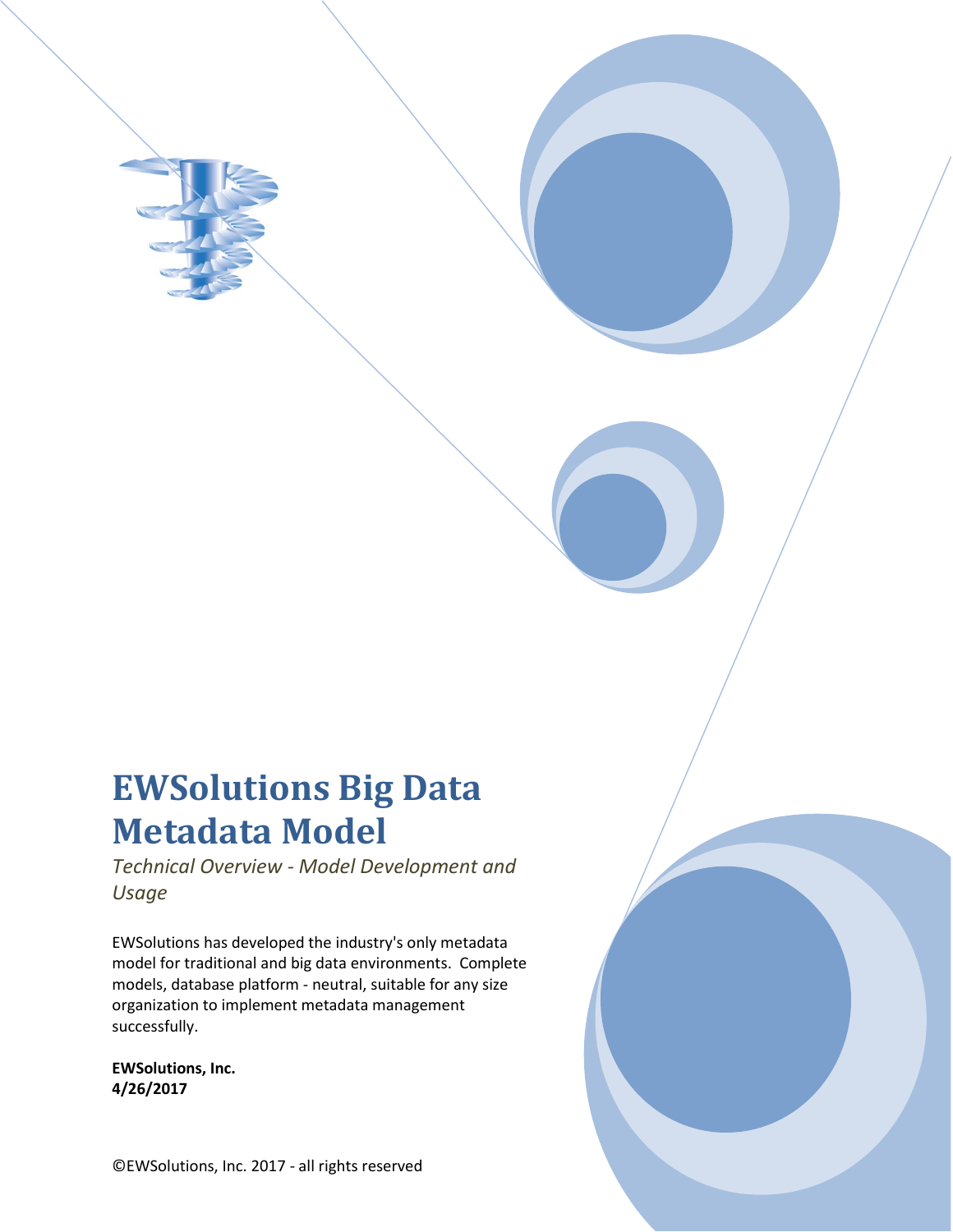# **Table of Contents**

# <span id="page-1-0"></span>**Introduction**

Organizations often do not understand how to manage metadata, either the technical form or the business / user information. Technical metadata can be a challenge to identify and capture due to the variety of formats, data types, databases, and other system requirements found in every organization's information platform. Business metadata management presents its own issues, since many organizations do not document data requirements and terms consistently.

With the emergence of extremely large collections of data, commonly called "big data," and the need for analysis of the content of the content of their often highly varied content, formal metadata management has become increasingly valuable.

Since its inception in 1997, EWSolutions has created and maintained metadata management environments in almost every industry, for organizations of every size. All of these efforts began with the development of a series of data models that represent the business and technical requirements of the organization's metadata needs.

Based on the efforts of numerous senior consultants in metadata management, data architecture and data modeling, database management, and with the support of many client partners, EWSolutions offers the industry's only fully attributed metadata model that addresses traditional and big data metadata to the public, at a price far below any competition.

The model set contains the following components:

- Subject Area Model
- Conceptual Data Model
- Logical Data Model (3rd normal form)

Additionally, the model includes:

- Industry and Common Vocabulary document Business Glossary and Data Dictionary
- Modeling Standards document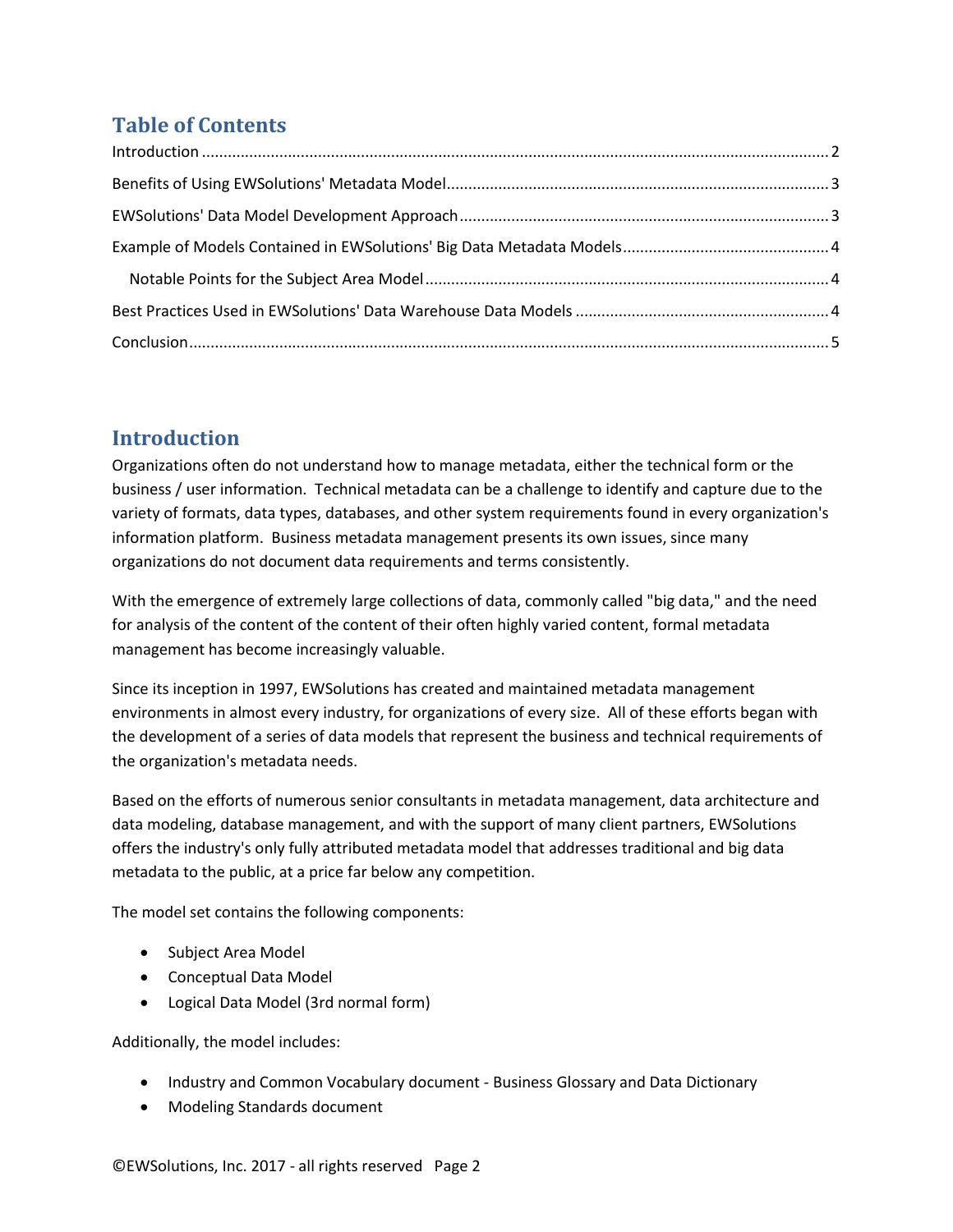These models can form the basis for a robust, scalable metadata management environment for the organization, saving many hours in discovery, design, and implementation. The models is extensible, and the organization can customize the model to suit its needs.

# <span id="page-2-0"></span>**Benefits of Using EWSolutions' Metadata Model**

There are numerous benefits to implementing the EWSolutions' metadata model, including:

- EWSolutions uses industry standards (ISO 11179 and others) for naming standards and definitions in all models
- Model leverages many hours experience from complex client situations along with superior practitioner skills in data architecture, data modeling, metadata management
- Model's use improves opportunities for proper reuse of data objects and analysis
- Model provides a framework for industry knowledge, to allow organizations to compare their data and practices against standards and proven practices in their industry
- Model's use allows for development of robust entities with appropriate attributes, defined according to a combination of industry standards and company practices
- Model serves as basis for improving model development within the organization, demonstrating best practices and iterative model development
- Model is flexible, scalable, and extensible allowing for extensions and customizations while retaining best practices

### <span id="page-2-1"></span>**EWSolutions' Data Model Development Approach**

EWSolutions recognizes that data modeling is an iterative process, so the company follows a proven modeling paradigm of developing multiple levels of data models to align a managed metadata environment with business requirements.

This paradigm enables more rapid adaptation for client requirements because of the business emphasis of the models.

All data models are database-platform independent, so an organization can elect to implement the models through its chosen database management system. Complete DDL (data definition language) and diagrams are provided for each model.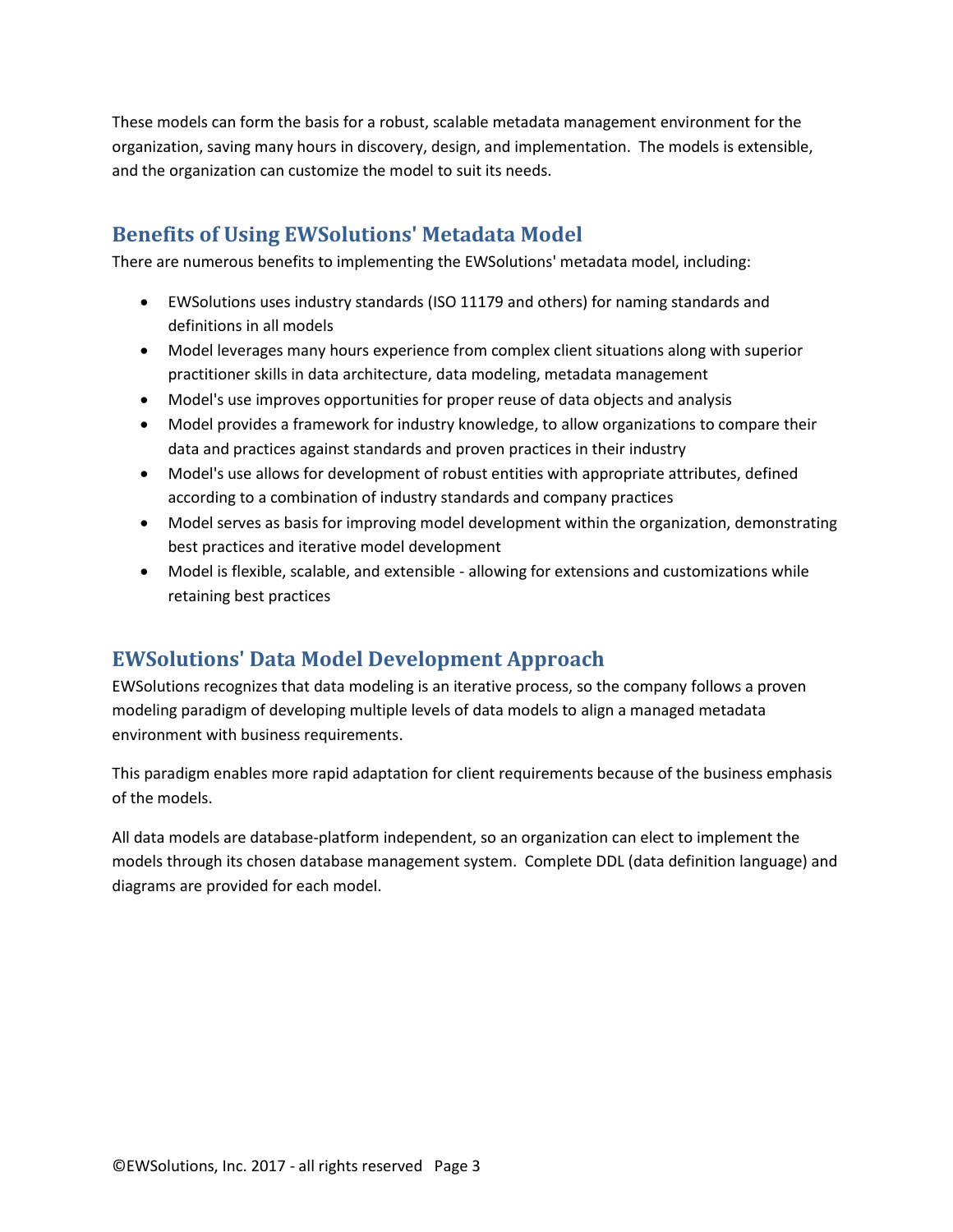

# <span id="page-3-0"></span>**Example of Models Contained in EWSolutions' Big Data Metadata Models**

#### <span id="page-3-1"></span>**Notable Points for the Subject Area Model**

- $\triangleright$  Common Subject Area Model applicable to almost every industry
- $\triangleright$  Decomposes the enterprise by key subject areas for modeling organization, modeling prioritization and for data governance
- $\triangleright$  Subject orientation, versus process orientation, is a critical component of best practice data modeling, allowing for normalization and reuse, improved data quality and metadata management

### <span id="page-3-2"></span>**Best Practices Used in EWSolutions' Data Warehouse Data Models**

- Data rationalization
- Normalization
- Consistent de-normalization
- International and industry standards (ISO 11179), HL7, NEIM, GJXDM, etc..
- Appropriate meta-tags (traceability, load/update, confidence, etc..)
- Platform-adoptable Data Definition Language (DDL)